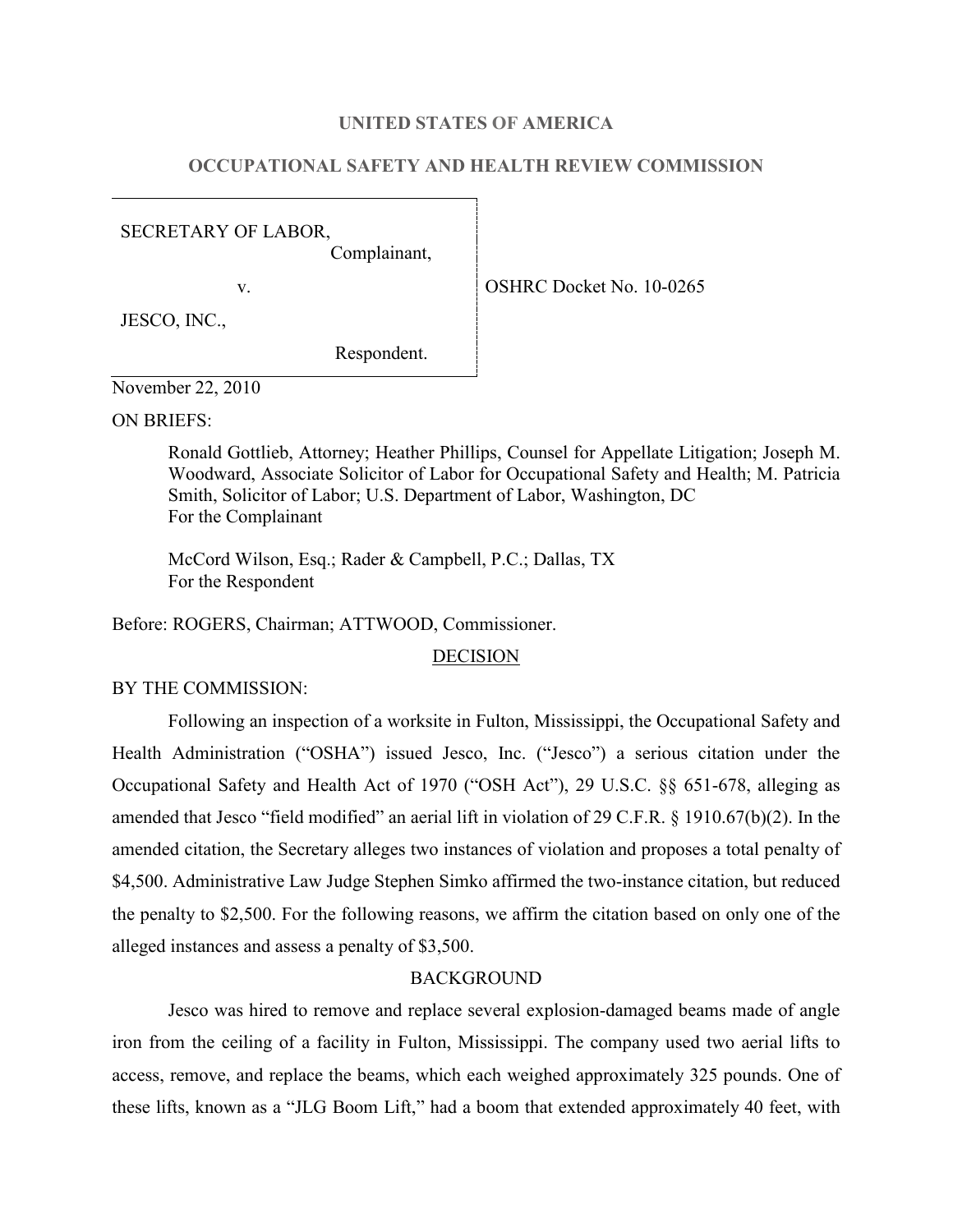an 8-foot by 3-foot "basket" attached to the end of the boom. The basket consisted of a platform surrounded by guardrails. To remove a damaged beam from the ceiling, Jesco would raise the lift and position its basket under the center of the beam so that the beam rested on the basket's guardrails and extended 11.5 feet beyond either side. After the beam was unbolted from the ceiling, the lift would lower it to the ground. New beams were similarly positioned on the lift basket and raised to the ceiling for installation.

When Jesco removed the first damaged beam from the ceiling, it used two vise clamps to restrict the beam's movement on the lift basket's guardrails as a precaution against the beam rolling off. The jaws of the clamps are shaped like the letter "C" when opened. Each clamp was placed around the guardrail with the ends of its jaws clamped to the beam, so that the clamp encircled the guardrail when closed.[1](#page-1-0) Approximately two weeks after replacing the first beam, Jesco replaced ten more using the lift to transport the beams, but it did not use clamps or any other method of securing those beams to the lift.

## DISCUSSION

On review, Jesco challenges only the judge's conclusion that it failed to comply with the terms of § 1910.67(b)([2](#page-1-1)).<sup>2</sup> In response, the Secretary argues in support of the judge's holding with regard to Jesco's noncompliance, but contends that his decision to lower the proposed penalty is unwarranted. We turn first to the issue of compliance.

# I. Compliance

The Secretary alleges that Jesco violated  $\S 1910.67(b)(2)$  when it transported beams on the aerial lift both with clamps (instance (a)) and without clamps (instance (b)). The standard provides, as relevant, that "[a] erial lifts may be 'field modified' for uses other than those intended by the manufacturer, provided the modification has been certified in writing ...."[3](#page-1-2) It is undisputed that

<span id="page-1-0"></span> $<sup>1</sup>$  The clamps, which were of a larger diameter than the guardrails, did not fit tightly around the</sup> guardrails. However, they limited the distance the beam could move along the guardrails.

<span id="page-1-1"></span> $2$  It is undisputed that the Secretary proved the remaining elements of his prima facie case—the applicability of the standard, employee access to the violative condition, and the employer's actual or constructive knowledge of the violation. *Atl. Battery Co.*, 16 BNA OSHC 2131, 2138, 1993- 1995 CCH OSHD ¶ 30,636, p. 42,452 (No. 90-1747, 1994).

<span id="page-1-2"></span><sup>&</sup>lt;sup>3</sup> The full text of  $\frac{1910.67(b)(2)}{2}$  is as follows:

Aerial lifts may be "field modified" for uses other than those intended by the manufacturer, provided the modification has been certified in writing by the manufacturer or by any other equivalent entity, such as a nationally recognized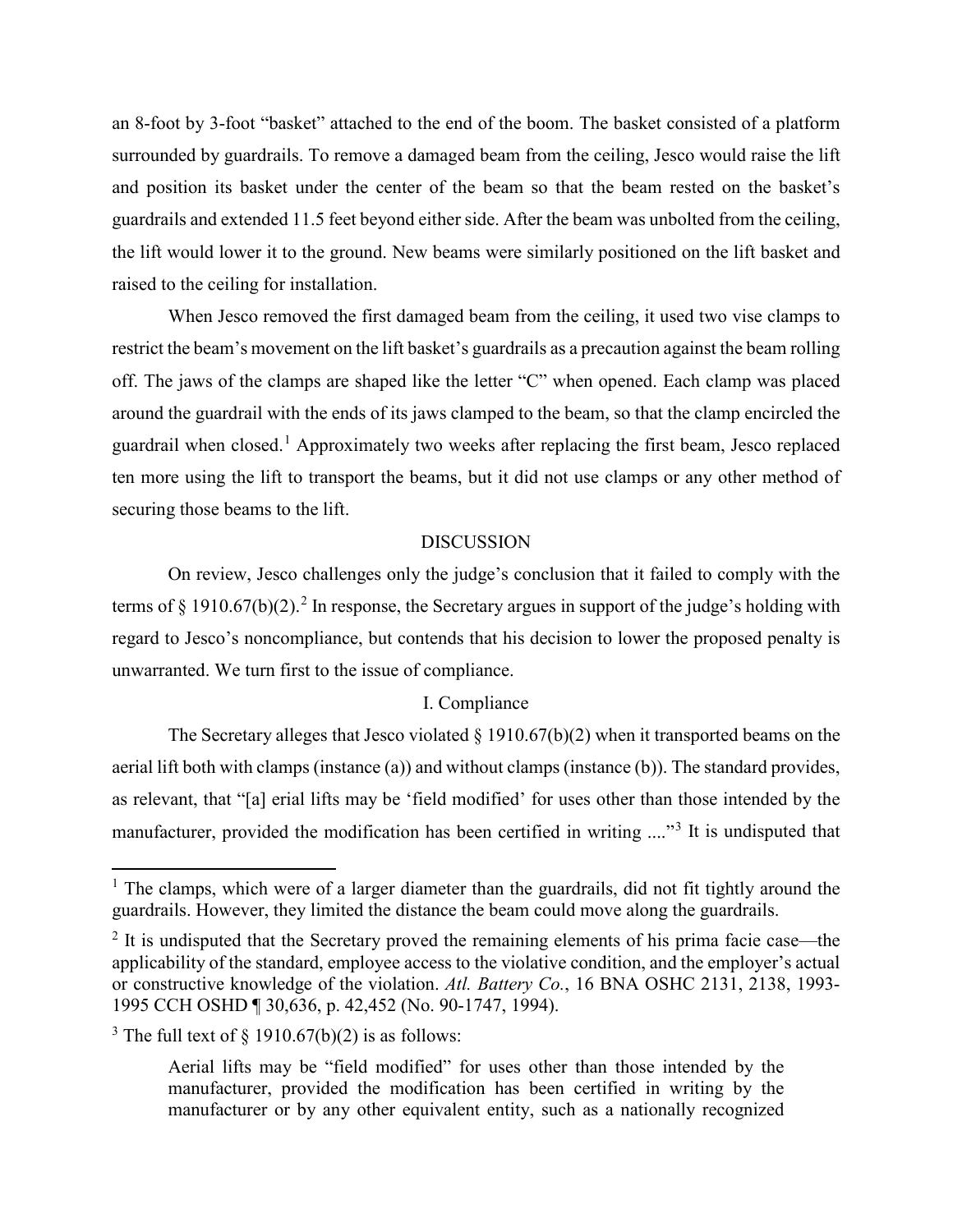Jesco's use of the lift to transport beams was contrary to the lift manufacturer's Operation and Safety Manual ("manufacturer's manual"), and that Jesco did not have the lift certified before using it in this manner.<sup>4</sup> Thus, the only question is whether Jesco "field modified" the lift.

In affirming the violation, the judge concluded, without distinguishing between instances (a) and (b), that "'[m]odification' is not limited to physically altering the lift," and that "Jesco's use of the guardrails to transport the beams was a field modification." On review, Jesco argues that misuse alone—without any physical change to the lift—does not constitute a ""modification." According to Jesco, the judge's holding essentially re-writes the standard to require certification for an unintended use of the lift irrespective of whether it was field modified. The Secretary responds that the judge's interpretation of the standard is correct because the meaning of the term "modification" is "sufficiently broad" to include misuse without a physical change.

We disagree, and find that the judge's interpretation of the standard is inconsistent with its plain meaning. When determining the meaning of a standard, the Commission first looks to its text and structure. *Superior Masonry Builders, Inc*., 20 BNA OSHC 1182, 1184, 2002-2004 CCH OSHD ¶ 32,667, p. 51,417 (No. 96-1043, 2003). If the wording is unambiguous, the plain language of the standard will govern, even if the Secretary posits a different interpretation. *Id.*; *Blount Int'l Ltd*., 15 BNA OSHC 1897, 1902, 1991-1993 CCH OSHD ¶ 29,854, p. 40,752 (No. 89-1394, 1992). Both the courts and the Commission have rejected the Secretary's interpretation of a standard when it strains the plain meaning of the regulatory text. *Worcester Steel Erectors, Inc.*, 16 BNA OSHC 1409, 1418-19, 1993-1995 CCH OSHD ¶ 30,232, p. 41,635 (No. 89-1206, 1993).

Here, a reading of the entire aerial lift standard shows that "field modified" does not encompass mere misuse. A standard must be read as a coherent whole and, if possible, construed so that every word has some operative effect. *See Am. Fed'n of Gov't Emps., Local 2782 v. FLRA*, 803 F.2d 737, 740 (D.C. Cir. 1986) ("regulations are to be read as a whole, with each part or section ... construed in connection with every other part or section") (internal quotation marks and citation omitted); *E. Smalis Painting Co.*, 22 BNA OSHC 1553, 1580, 2009-2012 CCH OSHD ¶

testing laboratory, to be in conformity with all applicable provisions of ANSI A92.2 — 1969 and this section, and to be at least as safe as the equipment was before modification.

<span id="page-2-0"></span><sup>4</sup> Section 1.3 of the manufacturer's manual states: "Do not use the machine for any purpose other than positioning personnel, their tools, and equipment" and "[d]o not carry materials directly on the platform railing."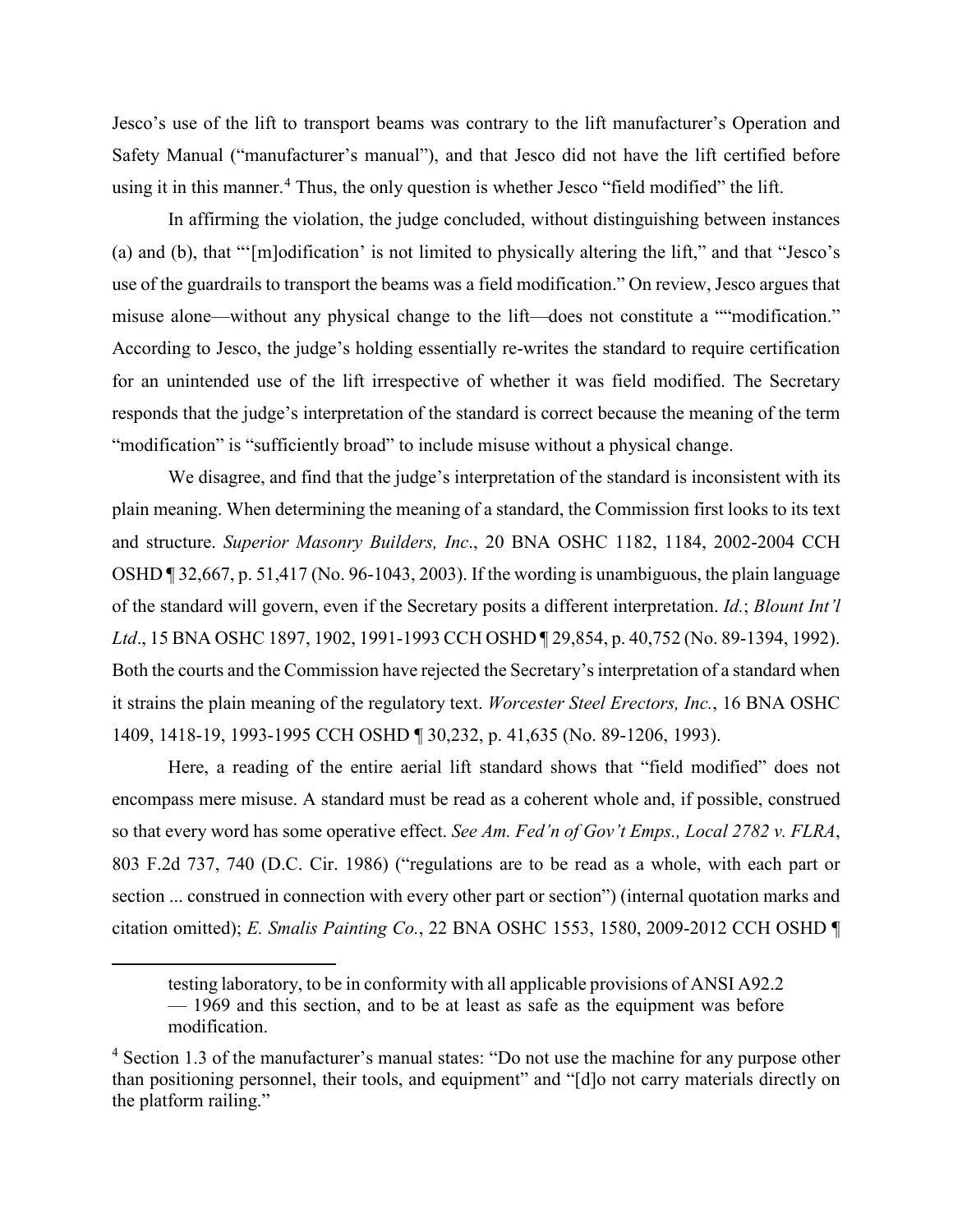33,030, p. 54,369 (No. 94-1979, 2009) (same); *Summit Contractors, Inc*., 23 BNA OSHC 1196, 1202-03, 2009-2012 CCH OSHD ¶ 33,079, p. 54,692 (No. 05-0839, 2010) (noting rule of statutory construction that every word be given effect), *aff'd per curiam*, 442 F. App'x 570 (D.C. Cir. 2011) (unpublished). Section 1910.67(b)(2) states that a certification is required when a lift has been "field modified' *for* uses other than those intended by the manufacturer ...." 29 C.F.R. §  $1910.67(b)(2)$  (emphasis added). As written, therefore, two factors must be present for the certification requirement to apply—a field modification and an unintended use. Construing the term "field modified" to encompass unintended use, as the judge and Secretary would have us do, deprives this term of any effect because only one factor—unintended use—would be sufficient to trigger the provision's requirement. In addition, the plain meaning of "modify," when used in reference to an object, is to make a physical change: "to change somewhat the *form or qualities*  of; alter partially: to modify a design." *Random House Dictionary of the English Language* 921 (unabr. ed., 1971) (emphasis added).

OSHA uses "modified" in exactly this way in  $\S$  1910.67(b)(1), the provision that immediately precedes the one at issue here. Under that provision, certain older equipment must be "*modified .*.. to conform with the applicable *design and construction* requirements of ANSI A92.2- 1969," which contemplates a physical change. 29 C.F.R. § 1910.67(b)(1) (emphasis added). Accordingly, the meaning of modification is the same under both provisions: a change to the lift's design and/or construction.<sup>5</sup>

<span id="page-3-0"></span><sup>&</sup>lt;sup>5</sup> We disagree with the Secretary's contention that the standard's regulatory history shows that OSHA considered a change in use alone to constitute a modification. In the preamble, OSHA stated that it included the cited provision to address two concerns: (1) that "so-called 'field modifications" D' should be allowed because "often *modifications* actually improve employee safety in performing specialized tasks for which there is *no specially designed equipment*," and (2) that "changes may make the equipment dangerous." 37 Fed. Reg. 24,880, 24,881 (Nov. 23, 1972) (preamble to final rule of construction aerial lift standard, later promulgated in relevant portion as general industry rule; see 40 Fed. Reg. 13,436, 13,439 (March 26, 1975)) (emphasis added). Ultimately, OSHA concluded that field modifications that meet the requirements of the standard "not only preserve the safety of the equipment, but in cases of old equipment, *may even improve the safety of such* equipment ...." 37 Fed. Reg. at 24,882 (emphasis added). It is evident that OSHA was referring, in the first instance, to a physical change in equipment to make it suitable for a specialized task and, in the second instance, to physically altering old equipment to improve its safety. A change in use alone could not have been intended because it would not accomplish either of these objectives.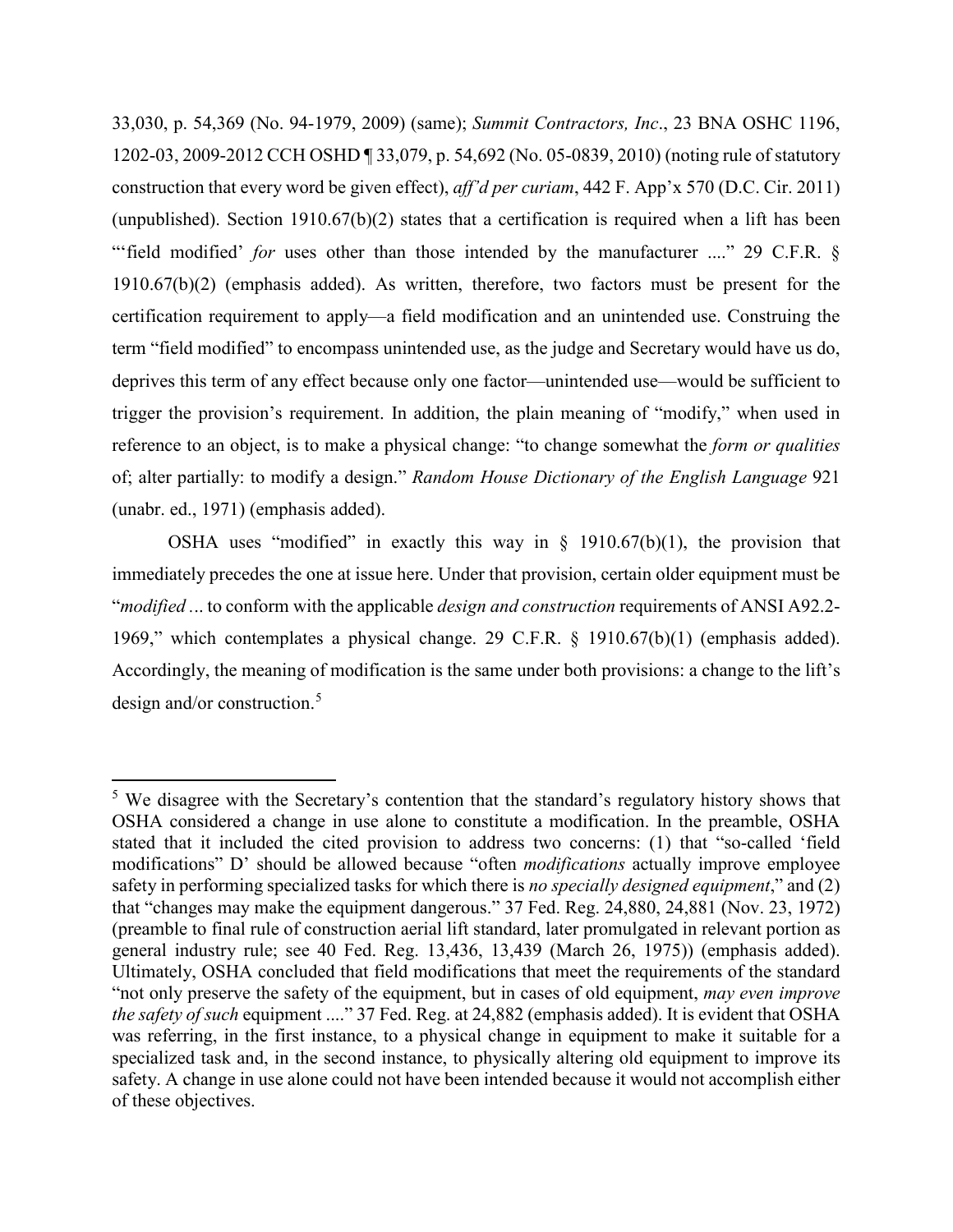To support his claim that "field modified" encompasses misuse without any physical change, the Secretary points to a section of the incorporated ANSI consensus standard that relates to manufacturer labeling and description requirements for aerial devices that have "alternative configurations." *See* ANSI A92.2-1969 Section 3.1.3: Alternative Configuration. In that section, one of the alternative configurations is "[u]se[] as a personnel-carrying device only [versus] use[] as a personnel-carrying and material-handling device." *Id*. (example 5). According to the Secretary, this establishes "as a legal matter" that a change in the lift's use (from personnelcarrying to material handling) is a change to the lift's configuration. And he contends that "altering a device's configuration" satisfies the ordinary definition of "modification."

We are not persuaded by this argument for two reasons. First, by its terms, the cited OSHA provision incorporates only the ANSI standard's criteria for determining whether a field modification, once made, qualifies for certification. 29 C.F.R. § 1910.67(b)(2) (permitting field modified lifts for other-than-intended uses when "*certified* ... to be in conformity with all *applicable* provisions of ANSI A92.2-1969" (emphasis added)). The OSHA standard does not, however, incorporate any purported ANSI guidance on what would constitute a modification. Therefore, contrary to the Secretary's contention, the alternative configuration provision of the ANSI standard has no bearing on the meaning of the OSHA provision.<sup>6</sup>

Second, even if ANSI's use of "configuration" were relevant, it does not support the Secretary's position because his interpretation of the ANSI standard contravenes the plain meaning of the word "configuration"— "the relative disposition of the parts or elements of a thing" or "external form ...." *Random House Dictionary of the English Language* 308 (unabr. ed., 1971). "Configuration" is thus no more susceptible of meaning "use" than ""modification" is of meaning "change in use." Read in light of the ordinary meaning of "configuration" and the four other examples ANSI provides of alternative configurations, all of which address physical aspects of the lift,<sup>7</sup> it is evident that the personnel-to-material handling example assumes the lift has been

<span id="page-4-0"></span><sup>&</sup>lt;sup>6</sup> We note that the only mention of "modifications" appears in the ANSI standard's Appendix, which ANSI makes plain is not part of the standard itself. In any event, the Appendix contemplates that "modifications" are physical changes, referring to them as "alterations of the basic design." ANSI A92.2-1969 Appendix ¶ A1.2: Modifications ("The manufacturers should be consulted *prior* to alterations of the basic design of the aerial device" (emphasis in original)).

<span id="page-4-1"></span> $<sup>7</sup>$  The four other examples listed in the standard address whether parts of the equipment are</sup> deployed or if accessories are attached: "without ... vs with outriggers extended"; "with ... vs without spring lockouts engaged"; "with only one platform attached vs with two platforms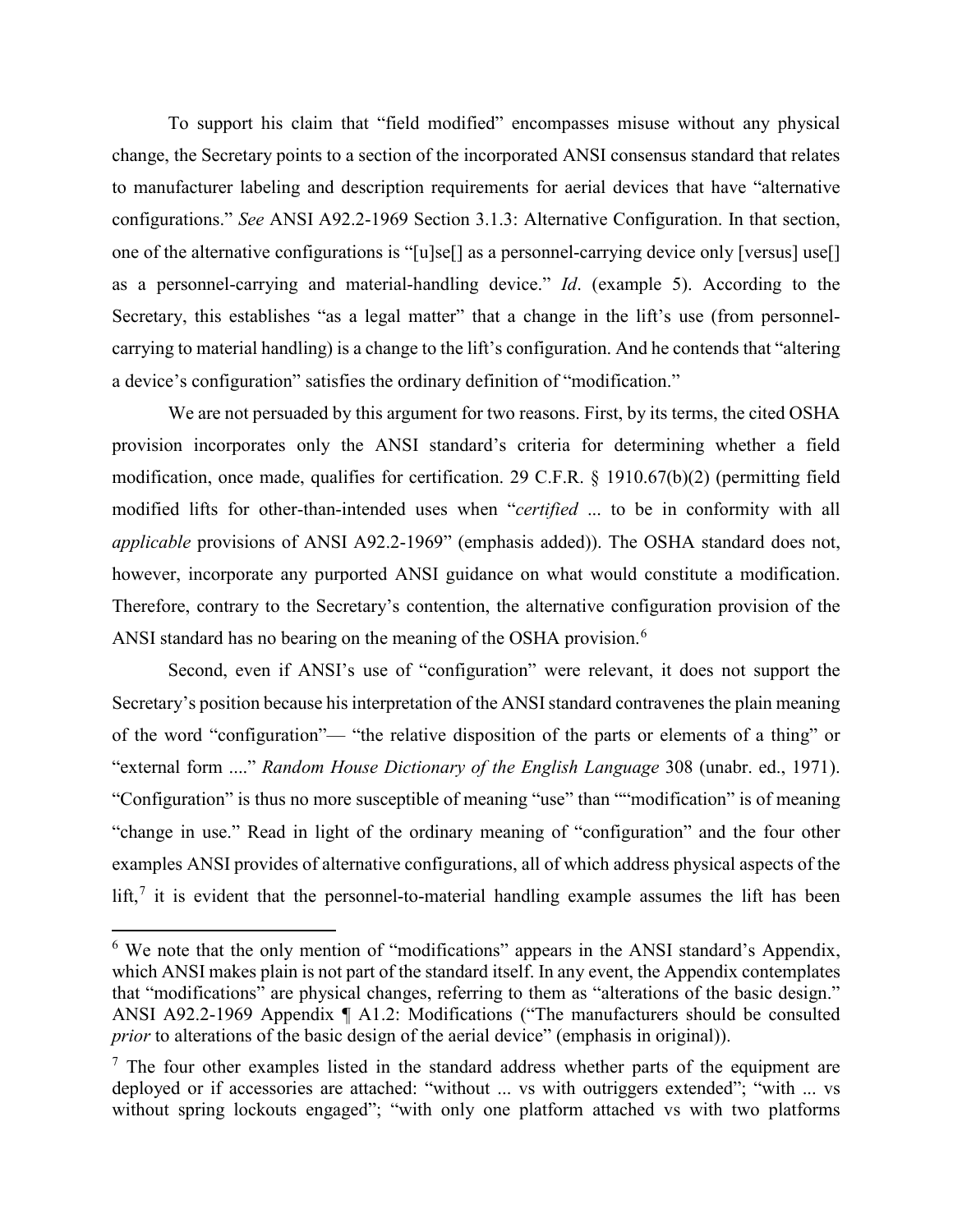physically altered to enable it to handle materials. For these reasons, we reject the Secretary's contention that the ANSI standard establishes that "field modified" includes misuse absent a physical change to the lift.[8](#page-5-0)

Turning to the issue of whether Jesco physically altered the lift in question, we find that the company's use of vise clamps to attach the first damaged beam to the lift resulted in a field modification. Jesco claims that it made no physical changes to the lift at any time—it simply rested the beams on the lift's guardrails. We agree that on those occasions when Jesco did not use clamps to attach the beam to the lift basket's guardrails, as alleged under instance (b), it did not alter the lift but simply placed a load on it. The Secretary maintains that this nonetheless created the potential for instability in the lift which, in his view, constitutes a physical alteration. But even assuming the beam could cause the lift to become unstable, that alone would not establish that the lift had been physically altered, as instability can have other causes—for example, the manufacturer's manual refers to operating the lift on a "sloping, uneven or soft surface" as a "tipping hazard[]."

However, on the one occasion when Jesco used clamps to attach the beam to the lift's guardrails, as alleged under instance (a), it did more than just place a load on the lift—it physically altered it. Under these circumstances, we find that Jesco "field modified" the lift.<sup>[9](#page-5-1)</sup> Because this

attached"; and "with digger attached to boom vs with digger removed from boom." ANSI A92.2- 1969 Section 3.1.3.

<span id="page-5-0"></span><sup>&</sup>lt;sup>8</sup> The Secretary also contends that even if the plain meaning of "modify" does not include misuse alone, the use of quotation marks around "field modified" in the cited standard shows that OSHA did not intend to limit the term to its ordinary meaning. According to the Secretary, the Chicago Manual of Style ("Style Manual") indicates that quotation marks are often used to alert readers that a term is being used in a non-standard way. But the part of the Style Manual relied upon by the Secretary, ¶ 6.73 ("Technical terms in special senses"), does not indicate that quotation marks are used to signal a fundamental change to a term's meaning. Rather, it addresses their use in signaling that the context is non-standard (e.g., using the printing press term "proof" in a photography context). That use is inapplicable here, as the term "field modified" is used in its natural context in the cited provision (i.e., addressing alterations to equipment and distinguishing them from the factory modifications referred to in the preceding provision). Under these circumstances, we consider the standard's use of quotation marks to signify that "field modified" is a term of art—a use which is also recognized in the Style Manual. *See* Style Manual, at ¶ 6.80 (quotation marks used around term instead of adding the expression "so called").

<span id="page-5-1"></span><sup>&</sup>lt;sup>9</sup> Although attaching the beam with the clamps was merely temporary, we note that the cited standard makes no distinction between temporary and permanent modifications.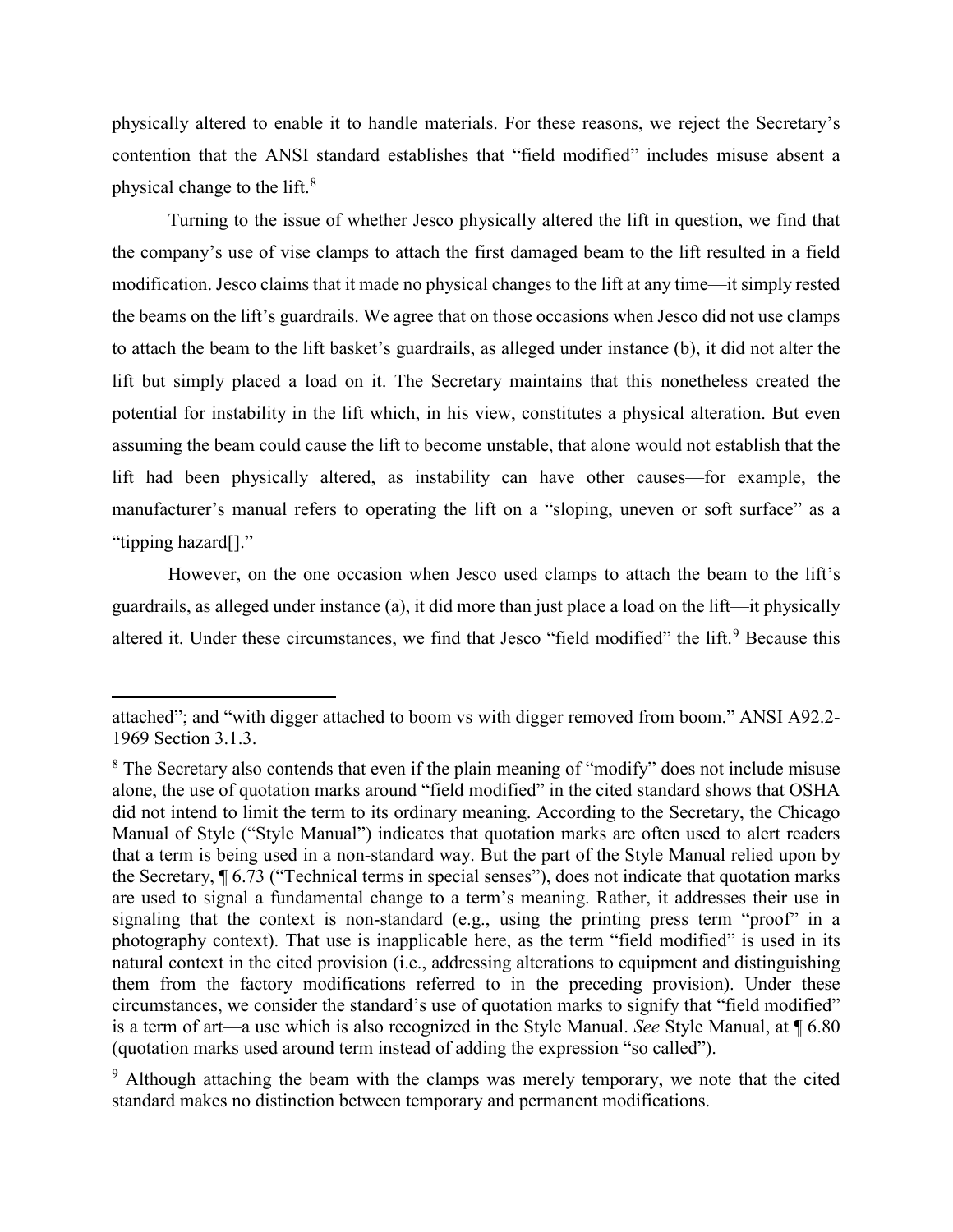field modification was for a use—material handling—unintended by the manufacturer, Jesco was required to have the lift certified under  $\S$  1910.67(b)(2), and its undisputed failure to do so establishes noncompliance. Accordingly, we affirm Item 1 based on instance (a), but vacate instance (b).

## II. Penalty

In assessing a penalty, the Commission must give due consideration to four factors: (l) the employer's size, (2) the gravity of the violation, (3) the employer's good faith, and (4) the employer's prior history of violations. OSH Act § 17(j), 29 U.S.C. § 666(j). Gravity is typically the most important factor. *Capform Inc.*, 19 BNA OSHC 1374, 1378, 2001 CCH OSHD ¶ 32,320, p. 49,478 (No. 99-0322, 2001), *aff'd*, 34 F. App'x. 152 (5th Cir. 2002) (unpublished). In this case, the judge assessed a lower penalty than the \$4,500 proposed by the Secretary, apparently based on Jesco's "demonstrated good faith in the proceeding" and his finding that the gravity of the violation was only moderately high.

On review, the Secretary argues that this was a high gravity violation because five employees were exposed to the risk of death or serious physical harm from the transportation of the 325-pound beam on the modified lift. He also argues that Jesco should not receive credit for good faith because it knowingly engaged in prohibited conduct. Jesco does not address the Secretary's good faith argument on review, but maintains that the gravity of the violation was moderately high, as the judge found, because the company "took great care ... to ensure that none of its employees were injured."

We agree with the Secretary that this was a high gravity violation based on employee exposure to a serious hazard resulting from Jesco's unapproved modification and misuse of the lift to transport a large, heavy beam. Although Jesco attempted to lessen the possibility that the beam would fall, its makeshift attachment of the beam to the lift's guardrails was clearly unintended by the manufacturer and created a risk of death or serious harm for Jesco employees. Additionally, regardless of Jesco's post-citation conduct, we find that the company's decision to use the lift in a manner that violated the instructions in the manufacturer's manual shows a lack of good faith. Jesco's superintendent acknowledged that he knew using the lift to handle the beams was something they should not do. And despite this knowledge, Jesco made no attempt to have its modification of the lift for this unintended use certified.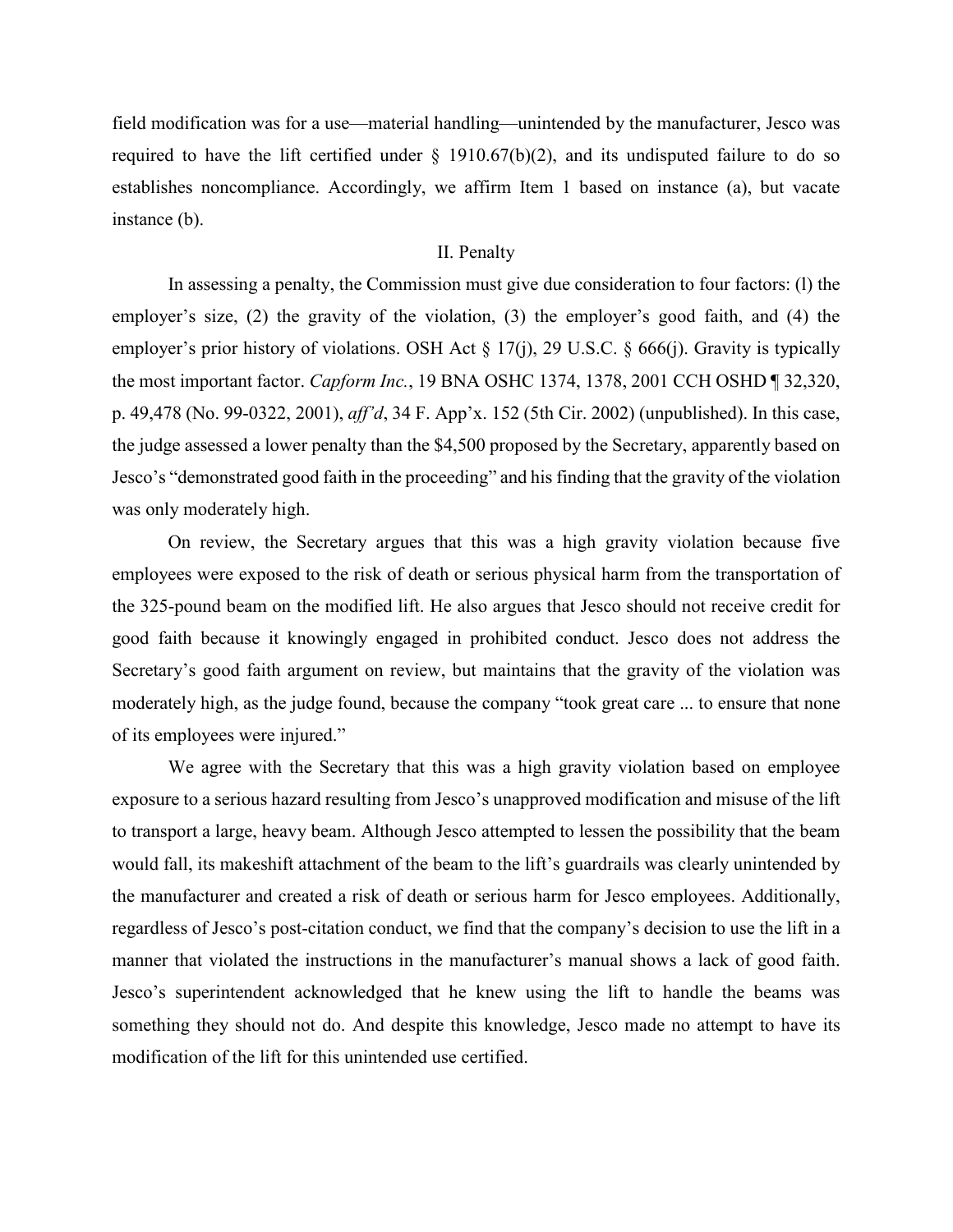The Secretary's proposed penalty of \$4,500 covered both instances (a) and (b). Because we affirm the citation only on the basis of instance (a), we find that a penalty of \$3,500 is appropriate.

#### ORDER

We affirm Serious Citation 1, Item 1 based on instance (a), vacate instance (b), and assess a total penalty of \$3,500.

SO ORDERED.

Thomasina V. Rogers Chairman Cynthia L. Attwood Commissioner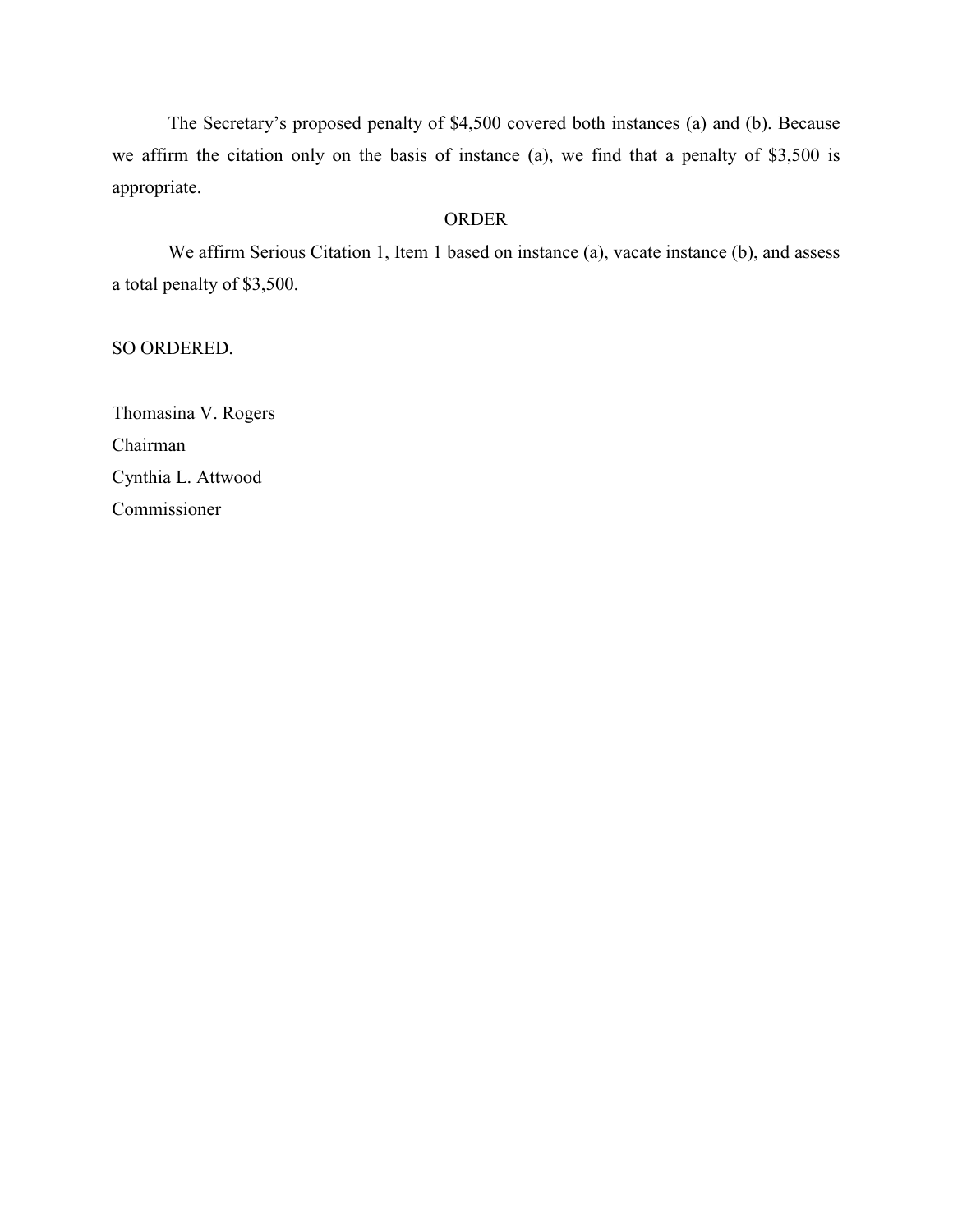## **UNITED STATES OF AMERICA**

# **OCCUPATIONAL SAFETY AND HEALTH REVIEW COMMISSION**

SECRETARY OF LABOR,

Complainant,

v. Solution of the OSHRC Docket No. 10-0265

JESCO, INC.,

Respondent.

Appearances:

Lydia Jones, Esquire, Atlanta, Georgia For Complainant McCord Wilson, Esquire, Dallas, Texas For Respondent

Before: Administrative Law Judge Stephen J. Simko, Jr.

#### DECISION AND ORDER

Jesco, Inc., is a construction company located in Fulton, Mississippi. Jesco contests a citation issued by the Secretary alleging a serious violation of 29 C. F. R. § 1910.67(b)(2), for using a "field modified" aerial lift without first obtaining written certification from the manufacturer of the aerial lift. The Secretary proposed a penalty of \$ 4,500.00 for the violation.

Jesco timely contested the citation. The company stipulated jurisdiction and coverage. The court held a hearing in this matter on June 24, 2010, in Tupelo, Mississippi. The parties have filed post-hearing briefs. Jesco argues it did not violate the terms of 29 C. F. R. § 1910.67(b)(2). Jesco also contends the Secretary failed to prove its employees were exposed to a hazard.

The court finds the Secretary established a serious violation of 29 C. F. R. § 1910.67(b)(2). Item 1 of Citation No. 1 is affirmed, and a penalty of \$ 2,500.00 is assessed.

#### Background

In the summer of 2009, Mueller Copper Tube hired Jesco to remove several damaged beams made of angle iron (also referred to as "angle") from the ceiling of its facility in Fulton, Mississippi. Each beam was approximately 31 feet long and weighed approximately 325 pounds. The ceiling of the facility was approximately 31.5 feet high. Various structures and equipment in the facility, including an elevator rack, made it difficult to access the ceiling to remove the beams. After analyzing the situation, Jesco determined the best method for removing the beams was to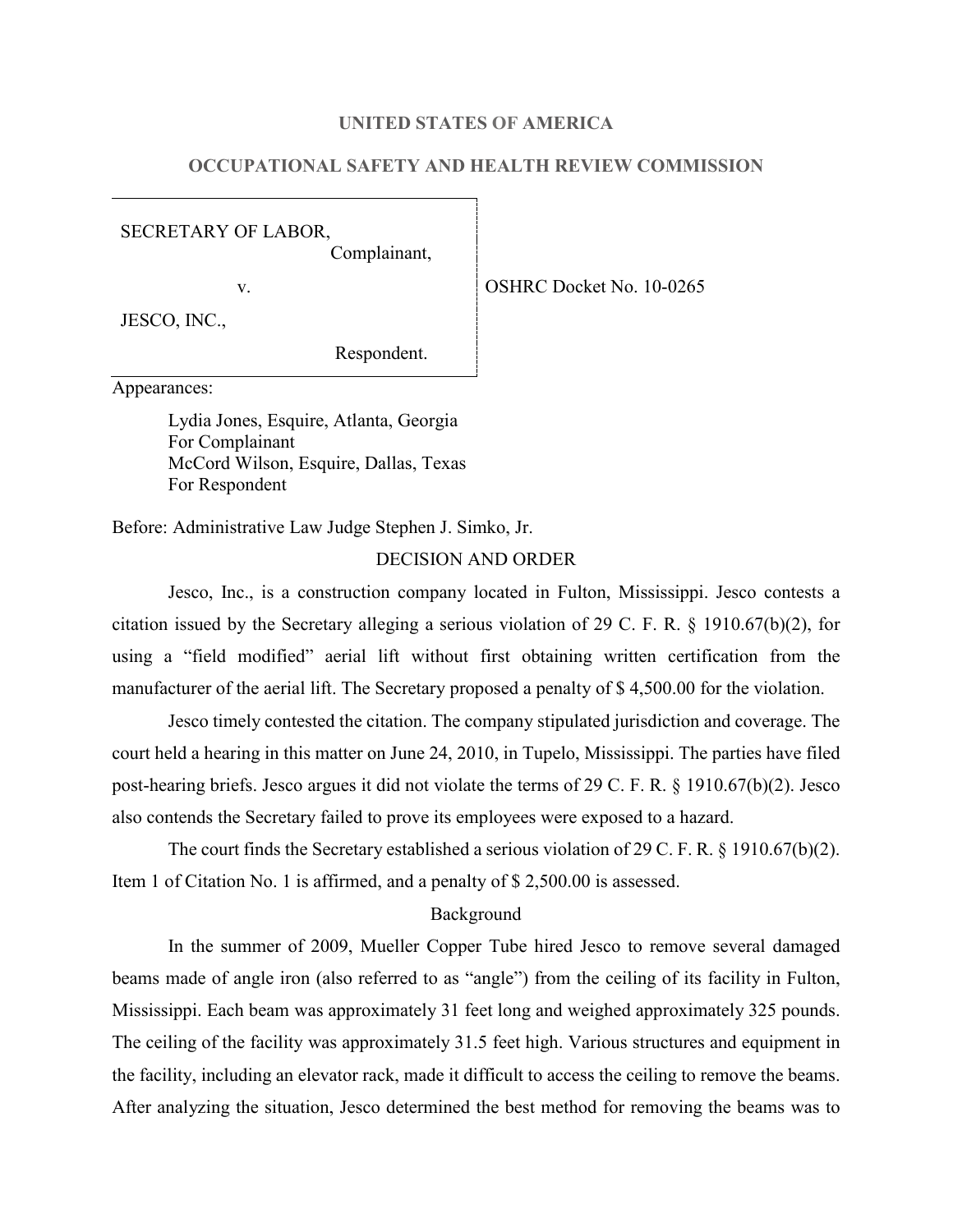use two rented aerial lifts and one of Mueller's remote cranes. One of the lifts, rented by Mueller, was a Genie lift; the other lift, rented by Jesco, was a JLG 600S Boom Lift. The basket of the JLG lift was 8 feet wide. It was equipped with standard guardrails.

Jesco's crew consisted of five men, including superintendent Tom Beane. One crew member was located in a Genie lift, and two crew members were located in the JLG aerial lift. Beane and the remaining crew member stayed on the ground, 30 to 40 feet away from the JLG lift. Jesco's employees used the two lifts to raise the baskets to the ceiling, where the workers loosened the bolts securing the damaged beam to the ceiling. The workers then moved the JLG lift to the center of the beam and lowered the beam to the guardrails. The center 8 feet of the beam thus rested across the lift basket, leaving 11.5 feet of the beam extending beyond either side of the lift. After the workers placed the beam on the guardrails of the JLG lift, they lowered the beam to the ground. A Mueller employee operating a crane then removed the damaged beam and placed a new beam on the guardrail. The Jesco employees raised the new beam to the ceiling, where they then bolted the beam to the ceiling.

In mid-August 2009, Jesco's crew removed the first damaged beam from the ceiling. This beam was bent. To prevent the beam from rolling, Jesco's employees in the JLG lift used two Cclamps to secure the beam to the guardrails. Approximately two weeks later, on August 29, 2009, Jesco removed ten more beams from the ceiling. On this date, they did not use C-clamps to secure the beams to the guardrails.

On August 29, Jesco employees Jason Nanney and Michael Taylor were in the JLG lift. Jason Williams was in the Genie lift. Tom Beane and Will Beane (Tom Beane's son) were on the ground. At approximately 5:00 p. m., Mueller's crane operator inadvertently struck the Genie lift with the boom of the crane, damaging the Genie lift. Jason Williams was not injured.

Beane filed a "Near Miss Report" with Jesco. His report states:

Job: taking angle out of ceiling using 2 lifts and Mueller's crane.

We were lowering angle with one lift. The other lift normally comes down to get out of the way. This time, we were lowering angle with one lift, guy in the other lift stayed up. As the angle was being lowered, the Mueller crane operator started swinging over to get the angle out of the basket. As he swung over, he swung into the boom of the 2nd lift because his view was blocked by racks in the plant. Lift operator hollered and crane operator stopped. Could have turned lift over if he had not stopped.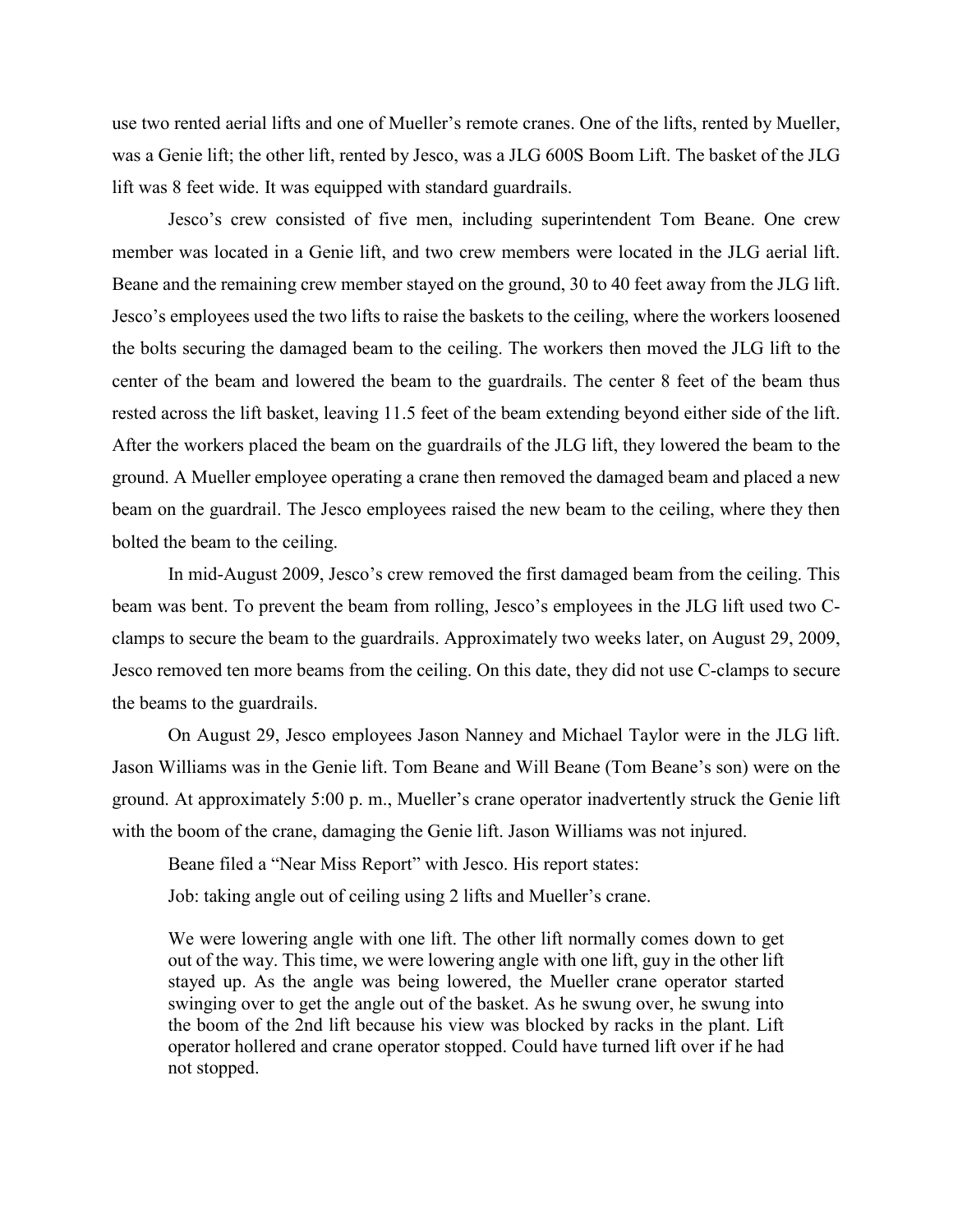Solution: Make sure that all lifts have been lowered before moving crane.

Action: Mueller employee was written up.

(Exh. C-1).

The union at Mueller filed a complaint letter with the Occupational Safety and Health Administration (OSHA) following this incident. OSHA compliance officer Henry Rust went to Mueller's facility on September 3, 2009, to investigate. Rust interviewed Mueller's crane operator and took measurements. He also spoke with Mueller's Human Resources officer, who informed him of Jesco's Near Miss Report. Rust obtained a copy of the report, and subsequently opened an investigation of Jesco.

On October 7, 2009, Rust went to Jesco's place of business and interviewed several employees there, including Beane, Nanney, and Williams. Based on Rust's investigation, the Secretary initially issued a citation to Jesco for a violation of the general duty clause,  $\S$  5(a)(1), for carrying materials on the guardrails of the JLG lift (the Secretary also cited Mueller for alleged violations arising from the incident with the crane). Prior to the hearing, the Secretary moved to amend the citation to allege a serious violation of 29 C. F. R. § 1910.67(b)(2). The court granted the Secretary's unopposed motion.

# **Discussion**

The Secretary has the burden of proving the violation by a preponderance of the evidence.

In order to establish a violation of an occupational safety or health standard, the Secretary has the burden of proving: (a) the applicability of the cited standard, (b) the employer's noncompliance with the standard's terms, (c) employee access to the violative conditions, and (d) the employer's actual or constructive knowledge of the violation (i.e., the employer either knew or, with the exercise of reasonable diligence could have known, of the violative conditions).

*Atlantic Battery Co.*, 19 BNA OSHC 2131, 2138 (No. 90-1747, 1994).

Citation No. 1

Amended Item 1: Alleged Serious Violation of 29 C. F. R. § 1910.67(b)(2)

The standard at 29 C. F. R. § 1910.67(b)(2) provides:

Aerial lifts may be "field modified" for uses other than those intended by the manufacturer, provided the modification has been certified in writing by the manufacturer or by any other equivalent entity, such as a nationally recognized testing laboratory, to be in conformity with all applicable provisions of ANSI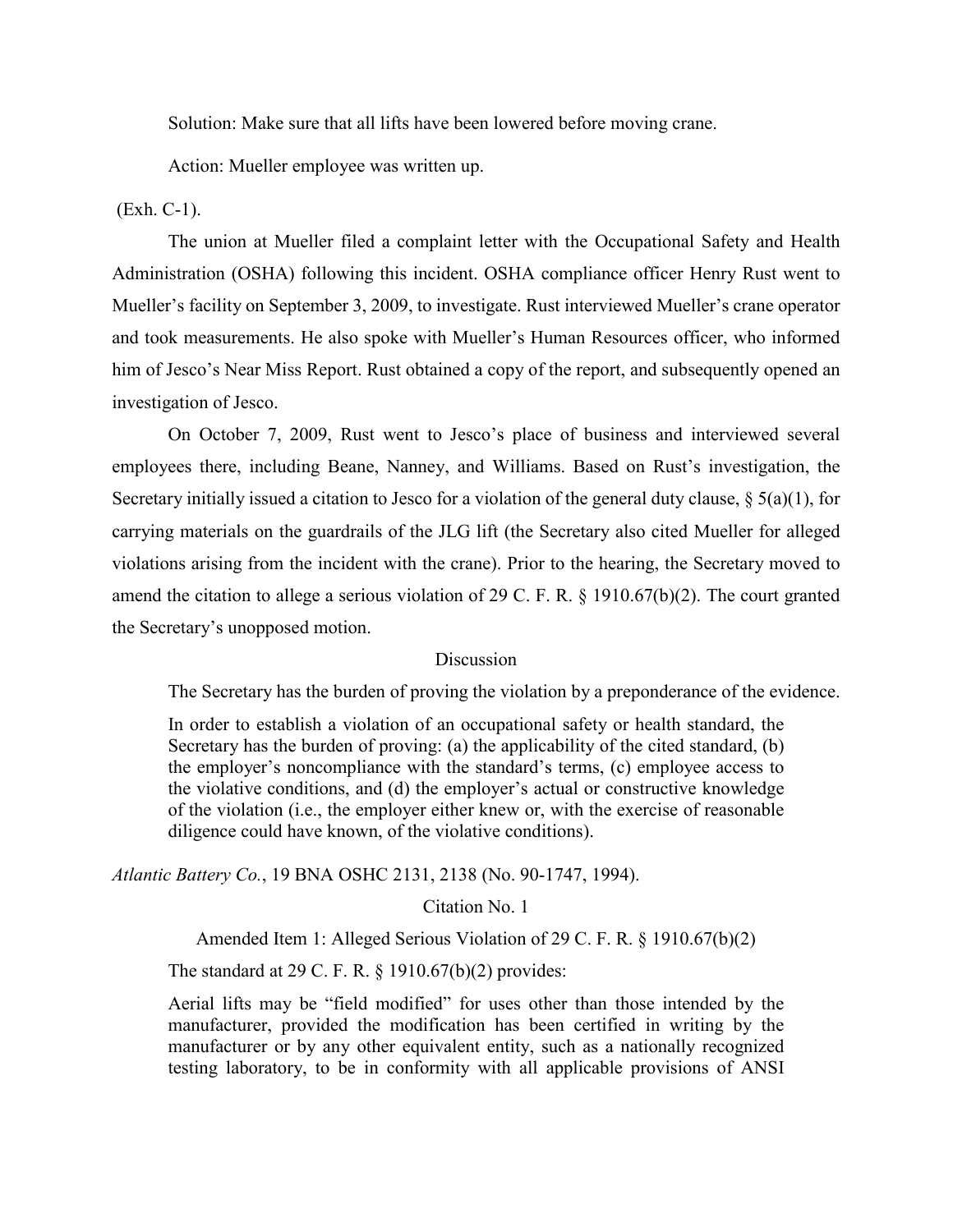A92.2-1969 and this section, and to be at least as safe as the equipment was before the modification.

The amended citation alleges:

29 C. F. R. § 1910.67(b)(2): Aerial lift was "field modified" for uses other than those intended by the manufacturer and the modification had not been certified in writing by the manufacturer or by any other equivalent entity to be in conformity with all applicable provisions of ANSI A92.2-1969 and this section and to be at least as safe as the equipment was before modification, thereby creating a danger of tipping and struck-by hazards.

(a) On or about two weeks prior to August 29, 2009, at Mueller Copper Fittings, employees performed an unapproved field modification of a rented JLG Aerial Boom Lift by using clamps to attach 325-pound, 31-foot long beams to the guardrails of the Lift's platform and using the Lift to lower and lift the beams to the ceiling, 31-feet above. The Operation and Safety Manual for the Lift instructs users to "not carry materials directly on platform railing" and further states that "[s]upplies or tools which extend outside the platform are prohibited unless approved by JLG."

(b) On or about August 29, 2009, at Mueller Copper Fittings, employees performed an unapproved field modification of a rented JLG Aerial Boom Lift by placing 325 pound, 31-foot long beams on the guardrails of the Lift's platform and using the Lift to lower and lift the beams to the ceiling, 31.5-feet above. The Operation and Safety Manual for the Lift instructs users to "not carry materials directly on platform railing" and further states that "[s]upplies or tools which extend outside the platform are prohibited unless approved by JLG."

(Secretary's brief, pp.5-6).<sup>[1](#page-11-0)</sup>

# Applicability

Jesco does not dispute the applicability of the cited standard. Jesco stipulated it "was performing maintenance work on August 29, 2009; therefore, OSHA's general industry standards apply to its conduct, 29 C. F. R. § 1910, et seq." (Stipulations). The cited standard applies.

Compliance with the Terms of the Standard

<span id="page-11-0"></span> $<sup>1</sup>$  At the beginning of the hearing, both the Secretary's counsel and Jesco's counsel believed Jesco's</sup> crew used two C-clamps to secure beams to the JLG's guardrails on August 29, 2009. As the hearing progressed, it emerged that Jesco's crew used C-clamps to secure only one beam to the lift's guardrails, and that this was done approximately two weeks before August 29. The ten beams that were removed on August 29 were not secured with C-clamps. The court further amended the citation to conform to the evidence adduced at the hearing. The above-quoted amended citation is taken from the post-hearing brief of the Secretary, who drafted it at the court's direction.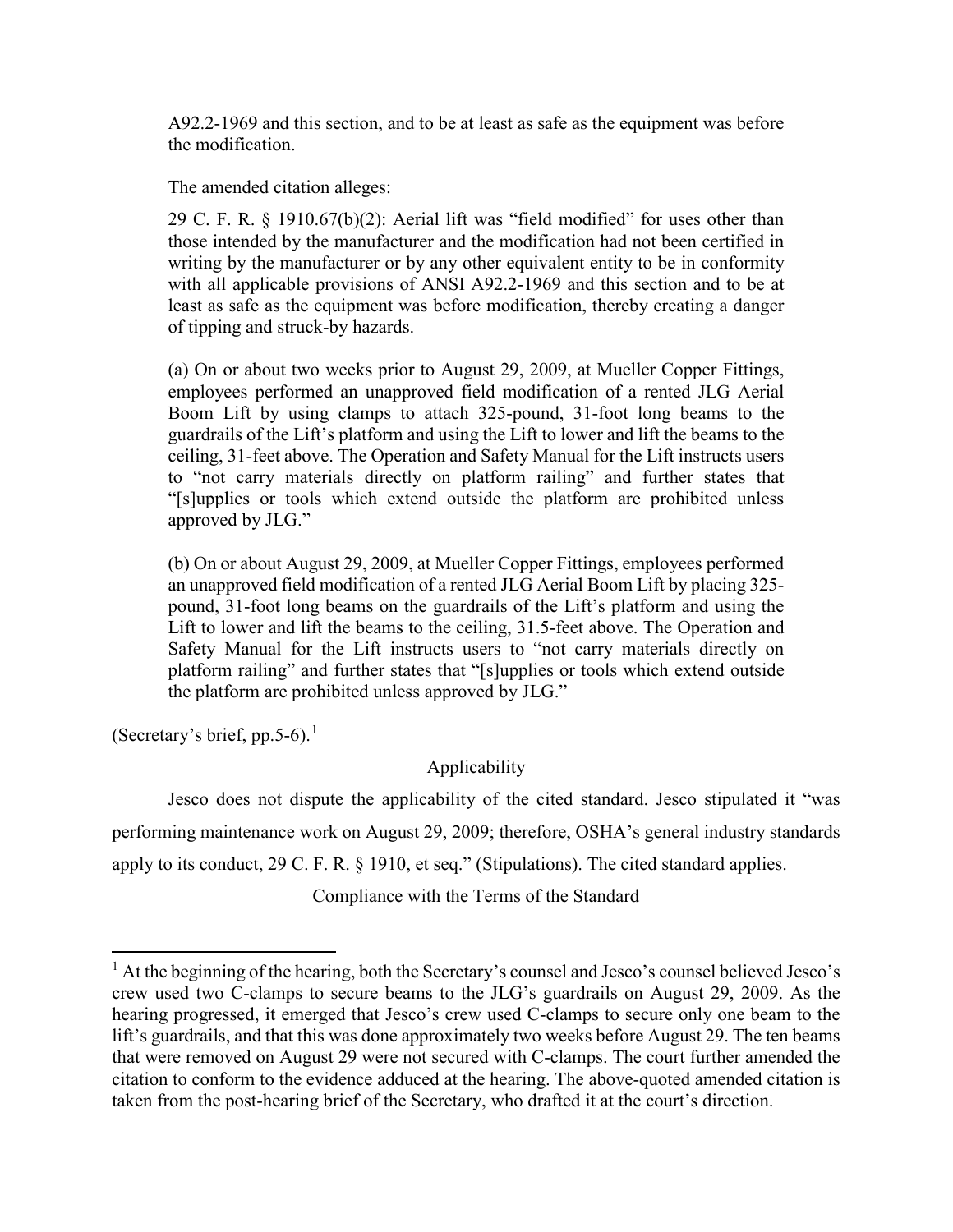The standard at 29 C. F. R. § 1910.67(b)(2) requires the employer to get certification in writing from the manufacturer before it field modifies an aerial lift. Jesco stipulated at the hearing: "JLG did require that users willing to modify their equipment apply to JLG's engineers for permission to make the modification," and "Jesco did not apply for a product modification approval" (Tr. 47-48). Jesco contends such certification was not necessary because it did not field modify the aerial lift.

"Field modification" is not defined in the OSHA standards. Jesco argues the plain and natural meaning of "modification" is "to change." Since Jesco did not change anything on the lift, Jesco contends it did not implement a modification.

Jesco narrowly focuses on the phrase "field modification," without giving due attention to the rest of the sentence. The standard at 29 C. F. R. § 1910.67(b)(2) requires an employer to get certification in writing when the aerial lift is modified "for uses other than those intended by the manufacturer." When the sentence is read in its entirety, it is clear that ""modification" includes use of the aerial lift not intended by the manufacturer.

The Operations Manual is required to be with the lift at all times and is provided by the rental company to the users of the lift. Users of the lift are required to be familiar with the uses and limitations of the lift as set forth in the Operations Manual. Jesco employees Tom Beane, Jason Nanney, and Jason Williams testified at the hearing. They all stated they use aerial lifts virtually every work day, and they are familiar with safety requirements for operating aerial lifts.

The JLG Operations Manual states:

· Use the machine in a manner which is within the scope of its intended application set by JLG.

# · !!WARNING!! MODIFICATION OR ALTERATION ON AN AERIAL WORK PLATFORM SHALL BE MADE ONLY WITH THE WRITTEN PERMISSION FROM THE MANUFACTURER.

(Exh. C-8, p. 1-2).

The Operations Manual also states:

1.3 OPERATION

# GENERAL

· Do not use the machine for any purpose other than positioning personnel, their tools, and equipment.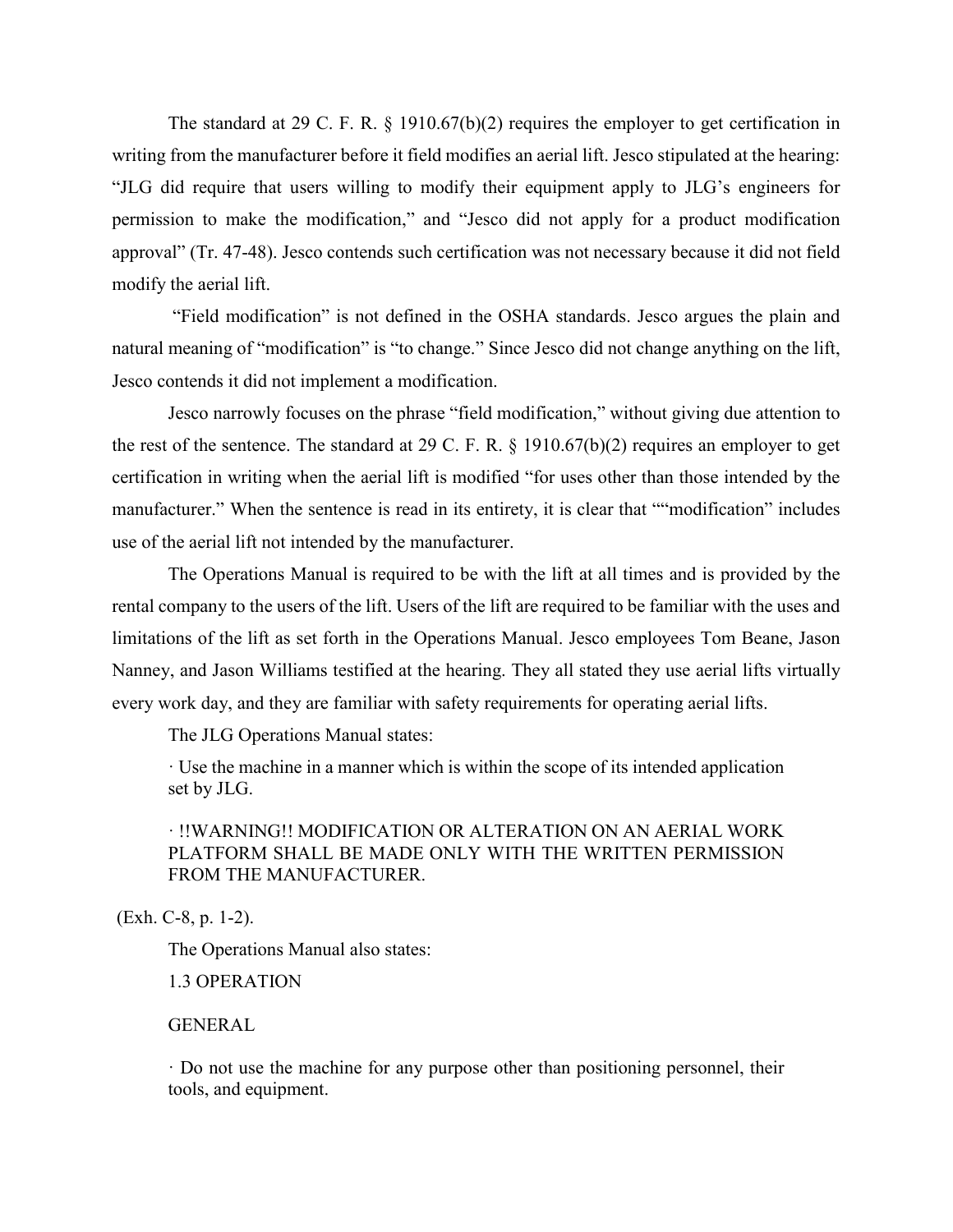· Do not carry materials directly on platform railing. Contact JLG for approved material handling accessories.

· Supplies or tools which extend outside the platform are prohibited unless approved by JLG.

# (Exh. C-8, p.1-3).

"Modification" is not limited to physically altering the lift. It covers a change in the intended use of the aerial lift. The Operations Manual is clear that the aerial lift is intended to carry personnel, and is not intended to carry materials directly on the platform railing, or to carry materials that extend outside the platform.

The Secretary cites *Blue Ridge Erectors Inc*., 21 BNA OSHC 1519 (No. 04-1793, 2006), in support of her case. In Blue Ridge, the administrative law judge found the employer violated 29 C. F. R.  $\S$  1926.453(a)(2) (the construction standard identical to 29 C. F. R.  $\S$  1910.67(b)(2)) when it attached a hook and sling to an aerial lift and used it to carry steel. *Blue Ridge* is an unreviewed case and not precedential, but the judge's reasoning in that case is sound. The employer in *Blue Ridge* argued attaching the hook and sling to the aerial lift was not a modification because "it was temporary and did not involve any fundamental or lasting alteration to the lift." The judge rejected this argument, finding "the standard does not distinguish between temporary or permanent modifications," and noting the manufacturer "specifically prohibits attaching an overhanging load to any part" of the lift. *Id.* at 1524.

In its post-hearing brief, Jesco asserts the only other reported case citing 29 C. F. R. § 1926.453(a)(2) is another unreviewed case, *B & L Drywall & Acoustical, Inc.*, 20 BNA OSHC 1430 (No. 03-0152, 2003). In that case, the company had replaced the damaged top rail of a scissor lift with a metal bar. The administrative law judge vacated the item, finding the replacement of the top rail with a metal bar was not a modification. Jesco contends *B & L Drywall* supports its position, arguing, "If replacing the top guardrail is not a modification to the lift, it is difficult to see how resting an angle on the guardrail is" (Jesco's brief, p. 6). Again, Jesco's focus is too narrow. The judge in *B & L Drywall* explicitly stated why he vacated the item: "Although there is no evidence that the manufacturer certified the change, the metal strip was not a modification 'for uses other than those intended by the manufacturer.' It replaced a top rail which was apparently removed during transportation." *Id*. at 1436. The replacement rail still functioned as a guardrail.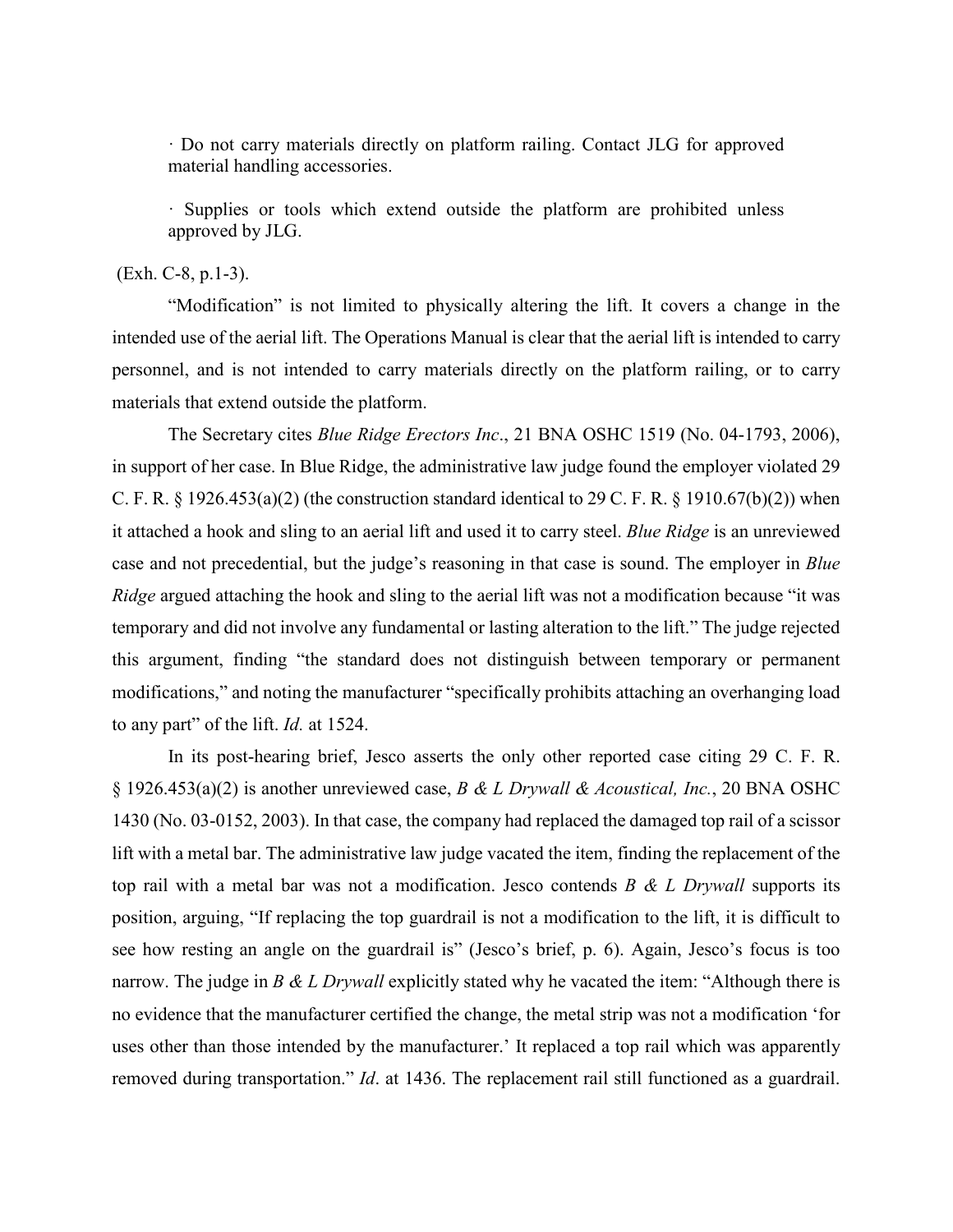When Jesco rested the beams on the guardrails, they no longer functioned as guardrails protecting employees for whom the lift was intended; the guardrails were modified to function as a transport system for materials that protruded 11.5 feet on each side.

The court determines Jesco's use of the guardrails to transport the beams was a field modification of the JLG aerial lift. This modification violated the terms of 29 C. F. R.  $§$  1910.67(b)(2).

# Employee Exposure

The alleged violation description of the amended citation asserts the modified use of the lift to transport the beams created "a danger of tipping and struck-by hazards." Jesco had five employees on the site—two in the JLG lift, one in the Genie lift, and two on the ground, 30 to 40 feet from the JLG lift.

Jesco rested each beam, weighing 325 pounds and measuring 31 feet long, on the guardrails of the lift. Also in the vicinity were a Genie lift and a crane. Jesco argues that basket of the JLG lift never swayed or shifted, and its employees took care to ensure the basket remained level as they raised and lowered the beams. Jesco overlooks, however, the potential for the basket of the JLG lift to be tipped or struck by an outside force, causing the beams to fall.

When the boom of the crane struck the Genie lift, it started to tip over. Williams was unhurt. The JLG lift was in the same work area as the Genie lift. Had the boom of the crane struck either the JLG basket or one of the protruding ends of the beam, Jesco's employees would likely not be so fortunate. Nanney and Taylor, the employees in the JLG basket, were exposed to being struck by the beam as it shifted if the basket tipped. Tom and Will Beane, standing on the ground, were exposed to being struck by the beam if it slid off of the guardrails as the basket tipped.

Jesco asserts the employees on the ground were outside the zone of danger because they were standing 40 feet from the JLG lift. Jesco is cutting off the lower end of the estimate given by Beane, who, when asked how many feet he was from the JLG lift, replied, "I'm going to say 30 to 40" (Tr. 101). At its highest working level, the JLG was extended to allow employees to reach the ceiling, 31.5 feet above the floor. It was carrying a 31 foot long beam. If the JLG lift was knocked over, the beam could have fallen on employees standing 30 feet away.

As Rust explained, the zone of danger is not limited to the area directly below the basket of the lift: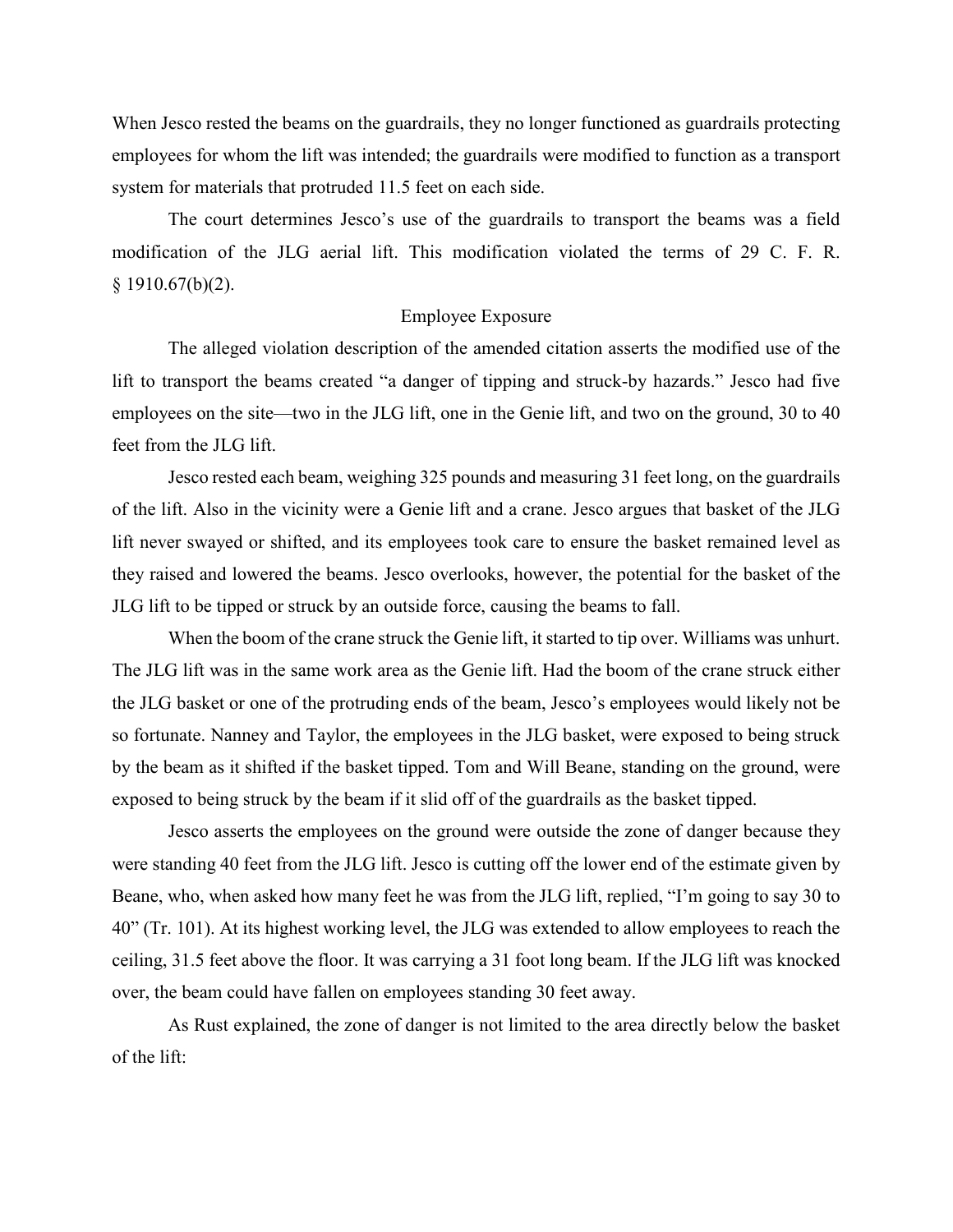What's the zone of danger? The zone of danger is not just straight down. Because if this object is sitting on these guardrails, remember, it's 11½ feet on each side. If it happens to slide this way [witness demonstrating], and that basket can be rotated, shifted, if it slid this way, now you're getting— that beam is coming out this way, and it's 31½ feet.

When it falls, it's going to fall and bounce. There's no real way of defining who is in the zone of danger. For a direct straight-down fall, you can define that, but we don't know where that beam was going to end up.

# (Tr. 68).

The Secretary has established Jesco's employees were exposed to the hazard of being struck by the transported beams.

# Employer Knowledge

Tom Beane was Jesco's onsite superintendent. Before removing the beams, Beane discussed with his crew members how best to accomplish the assignment. Together they decided to use the JLG aerial lift to transport the damaged beams from the ceiling to the floor, and then to transport the new beams from the floor to the ceiling. Beane had actual knowledge of the violative conduct. As superintendent, Beane's actual knowledge is imputed to Jesco. *Dover Elevator Co.*, 16 BNA OSHC 1281, 1286 (No. 91-862, 1993) ("[W]hen a supervisory employee has actual or constructive knowledge of the violative conditions, that knowledge is imputed to the employer, and the Secretary satisfies [her] burden of proof without having to demonstrate any inadequacy or defect in the employer's safety program.")

The Secretary has established Jesco violated 29 C. F. R. § 1910.67(b)(2). She classified the violation as serious. Under  $\S 17(k)$  of the Act, a violation is serious "if there is a substantial probability that death or serious physical harm could result from" the violative condition. The violative condition created the hazard of the aerial lift tipping over and crushing employees in the basket or on the ground, and the hazard of the beam shifting and crushing employees in the lift or falling on employees on the ground. The violation is properly classified as serious.

# Penalty Determination

The Commission is the final arbiter of penalties in all contested cases. "In assessing penalties, section 17(j) of the OSH Act, 29 U. S. C. § 666(j), requires the Commission to give due consideration to the gravity of the violation and the employer's size, history of violation, and good faith." *Burkes Mechanical Inc*., 21 BNA OSHC 2136, 2142 (No. 04-0475, 2007). "Gravity is a principal factor in a penalty determination and is based on the number of employees exposed,